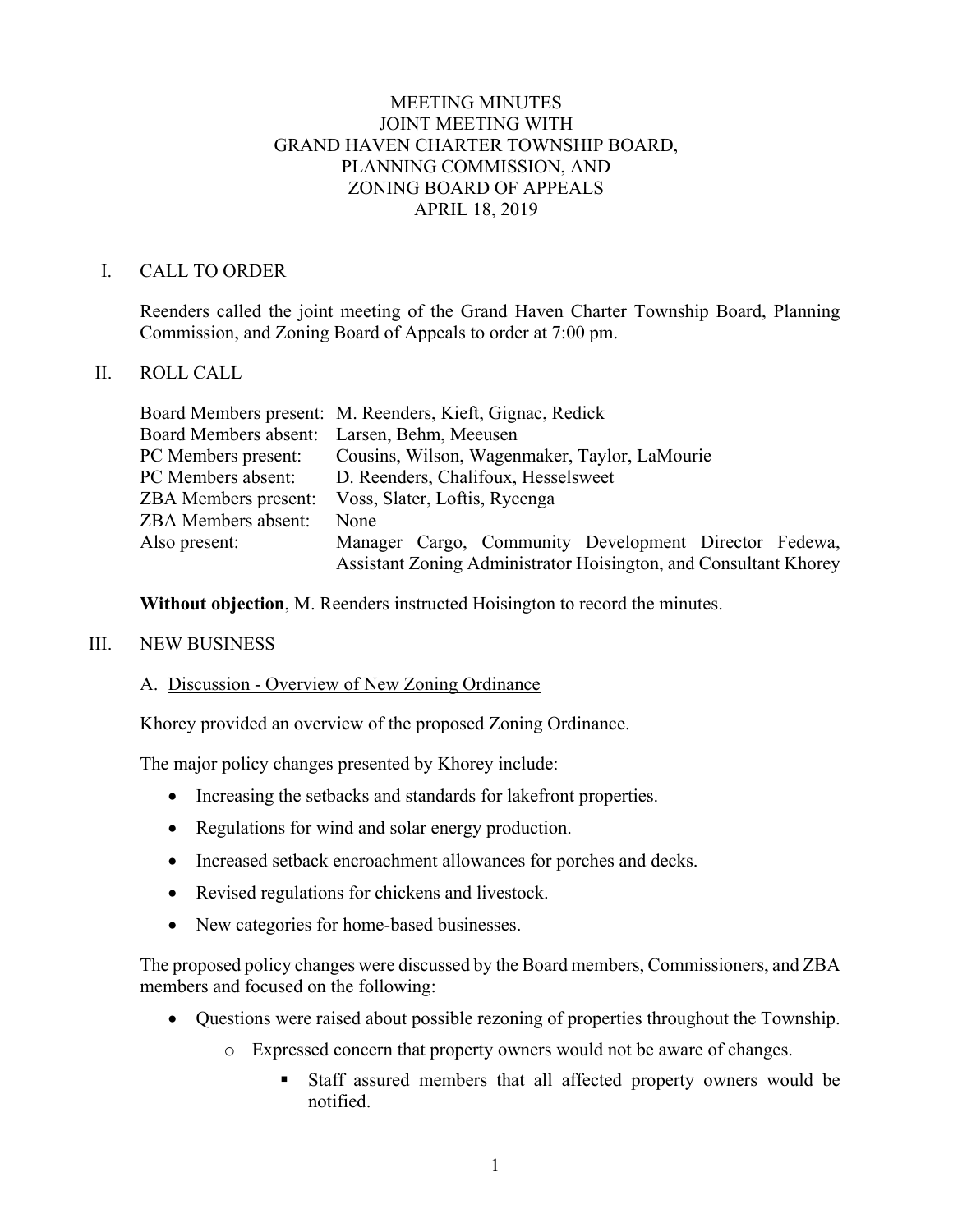- o Members had differing ideas on what should be rezoned.
- o The Board will need to determine how much agricultural land should be prioritized in the Township when the Future Land Use Map is reviewed again as part of this process.
- o It was decided to hold another meeting to further examine possible zoning changes.
- Proposed lot size change for RR from 45,000 sqft to 5 Acres was discussed.
	- o Members requested additional information before making a determination.
- Several members indicated a desire to discuss the double lot width requirement along major roads because it has been prohibitive.
	- o Members requested additional information before making a determination.
- Change in the allowance of chickens in subdivisions.
	- o Overall, members were not in favor of allowing chickens in all subdivisions, but are open to allowing them in supervisor's plats.
- Missing Middle Housing Overlay was discussed.
	- o Members were open to the idea and proposed some changes. Including a prohibition on utilizing these units as short-term rentals.
	- o It was determined to modify the current proposal and hold another meeting to discuss the matter.
- Proposed changes to waterfront property regulations.
	- o Introducing a viewshed protection triangle that would apply to Lake Michigan waterfront properties only.
	- o Members were open to the idea and requested to see examples of how the viewshed triangle would work on a variety of existing properties.
- Reduction in minimum dwelling unit size was discussed.
	- o Favorable to lowering the minimum floor area for apartments only.
- Discussion on possibility of community sewer systems to allow development in rural areas of the Township.
	- o Not currently allowed per the Ottawa County Environmental Health Department.

#### IV. ADJOURNMENT

**Without objection**, the meeting adjourned at 9:08 pm.

Respectfully submitted,

Cassander Hoisington 2